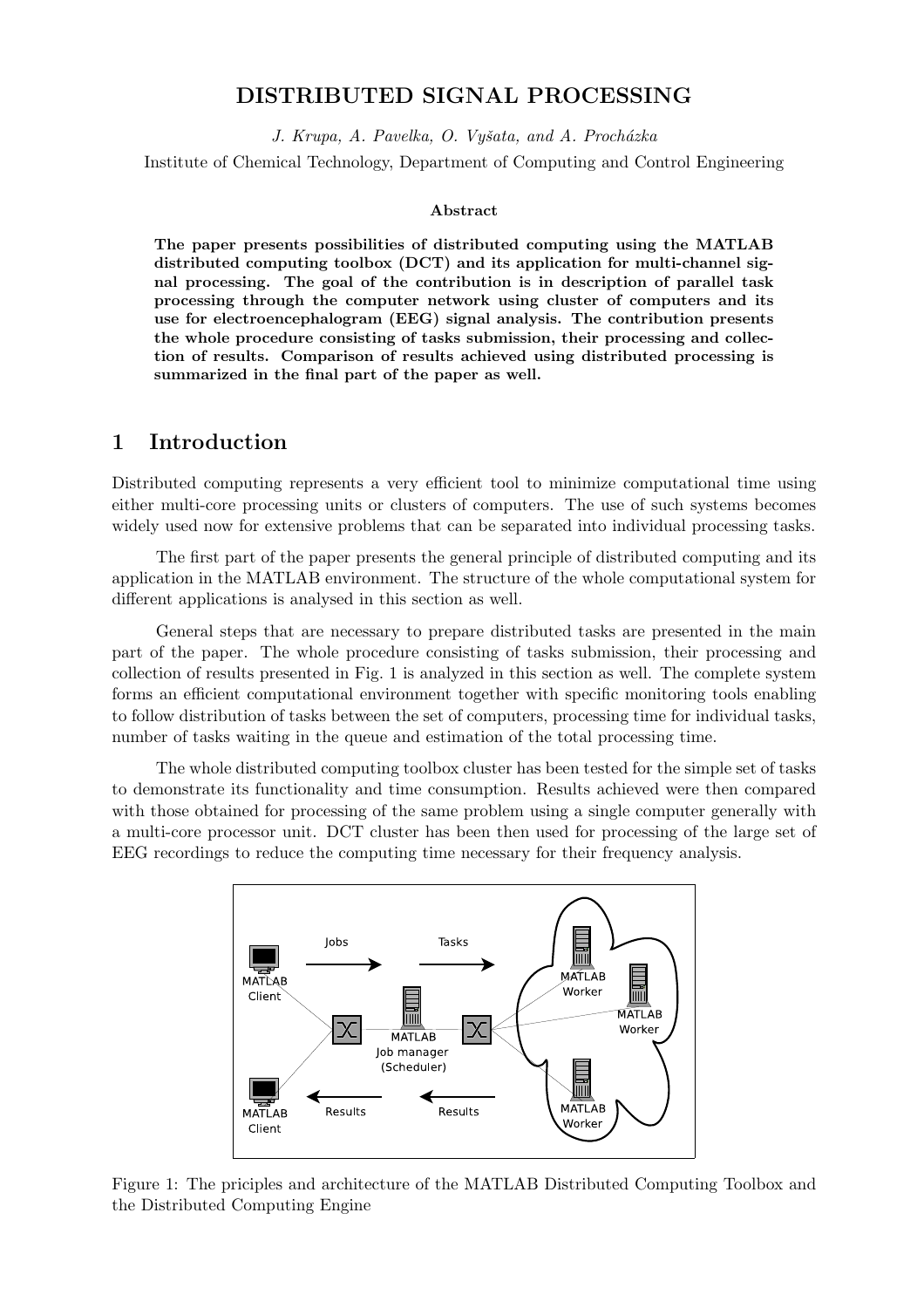# **2 Principles of Distributed Computing**

Large extensive and time consuming problems can be often divided into smaller parts and processed separately. The MATLAB environment provides possibility to use the Distributed Computing Toolbox (DCT) for this purpose. This system is important for communication between the user's computer and the calculation cluster created by the MATLAB Distributed Computing Engine (DCE). The DCT and the MATLAB DCE enable to coordinate and execute independent MATLAB operations simultaneously on a cluster of computers, speeding up execution of large MATLAB jobs [2, 3].

In the terminology of DCT and DCE the *job* represents a complex problem that can be divided into small elements called *tasks*. Each *task* is evaluated by a *worker* which stands for a calculation session represented by a single computer or by its processor units in case of multicore systems. All *jobs* and *tasks* are managed by the head node controlling computer called the *job manager*.

The optional *job manager* can run on any machine on the network according to Fig. 1. Individual *jobs* stand in the que to be processed unless they are promoted, demoted, cancelled, or destroyed. Each *worker* receives a *task* of the running *job* from the *job manager*, executes the *task*, returns the result to the *job manager*, and then receives another *task*. When all *tasks* for a running *job* have been assigned to *workers*, the *job manager* starts running the next *job* with the next available *worker*.

A MATLAB DCE setup usually includes many *workers* that can execute *tasks* simultaneously, speeding up execution of large MATLAB *jobs*. It is generally not important which *worker* executes a specific *task*. Each *worker* evaluates *tasks* once a time, returning results to the *job manager*. The *job manager* then returns results of all *tasks* in the *job* to the client session.

A typical source code for distributed computing contain in general the following steps with an example of their programming in Fig. 2 and 3 for EEG signal analysis described later.

- 1. The search of the Job Manager and definition of a Job
- 2. Definition of individual Tasks
- 3. Submitting of a Job to the Job Queue in Job Manager
- 4. Retrieving the Jobs Results after the job is finished
- 5. Destroying of the Job

```
jm = findResource('jobmanager','name','puck jobmanager');
job = createJob(jm);
set(job,'Name','EEGanalysis')
set(job,'RestartWorker',true)
dctool
```
Figure 2: Definition of job manager

```
for k=1:Tasks
   createTask(job, @EEGtask1, 1, ...
     TimeRange,WindowLength,FreqRange,chan,EEGfilek,bp,c);
end
submit(job); disp('Job submited!')
waitForState(job)
results = getAllOutputArguments(job);
```
Figure 3: Definition of tasks, job submission and collection of distributed processing results

Fig. 4 presents basic commands necessary for extensive EEG data transfer using FTP included in each task to enable its use for different data sets.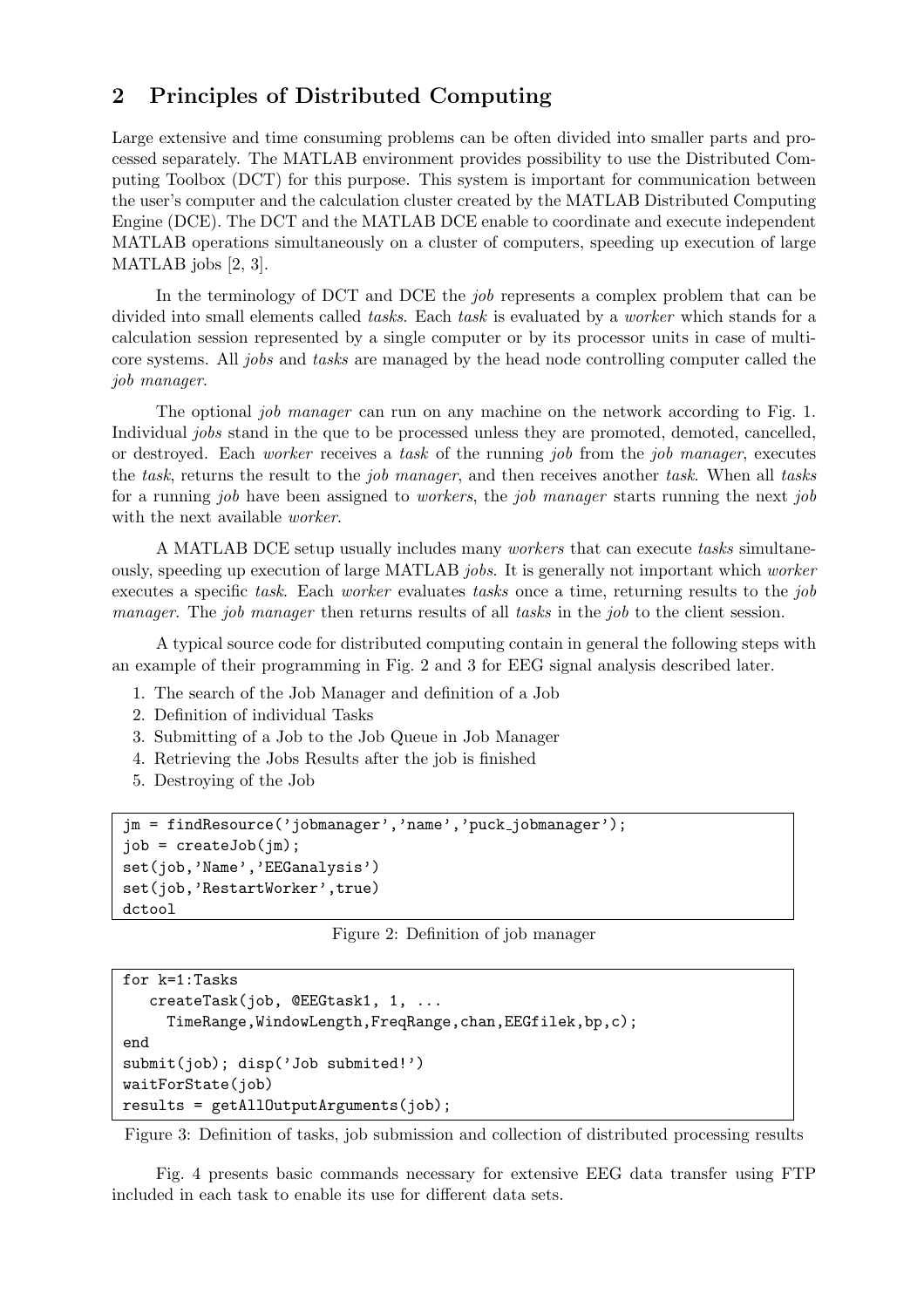```
ftp connection = ftp('hostname','user','password');
binary(ftp_connection);
cd(ftp_{\text{-}}connection,'');
mget(ftp connection,EEGfile);
close(ftp connection);
```
Figure 4: FTP file transfer

# **3 Monitoring of Cluster Calculations**

Monitoring of distributed computing is very useful to follow the whole process and to visualize the progress of calculations. After the *job* is submitted to the *job manager* it is possible to close MATLAB session and without any problems it is possible to obtain current job status or results any time later. Command jm = findResource('jobmanager'); is the most important one. Applying command getjm it is possible to receive structure array with all information stored by the *job manager*. For the higher comfort of *job* and *tasks* monitoring it is suitable to use shared files (see http://www.mathworks.com/matlabcentral/fileexchange/) in the MATLAB Central File Exchange. Functions available include

- 1. *dctool.m* Graphical interface to display the status of a distributed computing network (Fig. 5) providing complete real-time monitoring of *jobs* and *tasks* and enabling to submit or destroy specific *job* or create *JobReport* (Fig. 6)
- 2. *listJobs.m* Function used to displays a summary of *jobs* in the *job manager* using the handle of *job manager* as its input parameter
- 3. *listTasks.m* Function used to displays the summary of *tasks* belonging to a *job* having the handle of *job* as its input parameter

There is a strong limitation of listed tools that is based on the network speed, number of *workers*, *jobs* and *tasks* in the *job manager*. The increasing number of those elements increase the response time of tools as well.





Figure 5: Graphical user interface of the dctool program

Figure 6: The Job Report figure created by the dctool

Another way how to easily monitor the current status of *job manager* is in the use of the monitoring tool based on the previously mentioned third party tools that would be created for the MATLAB Web server. There is also opportunity to include in such interactive web tools monitoring, starting and stoping of *workers*, in the computation cluster.

The next problem connected with already finished *tasks* is in the storing of *tasks* results in a specific place. This place can be realized by the FTP server or the mailbox. There are possibilities to send mails, download files from web pages and evaluate ftp commands directly from MATLAB environment as well.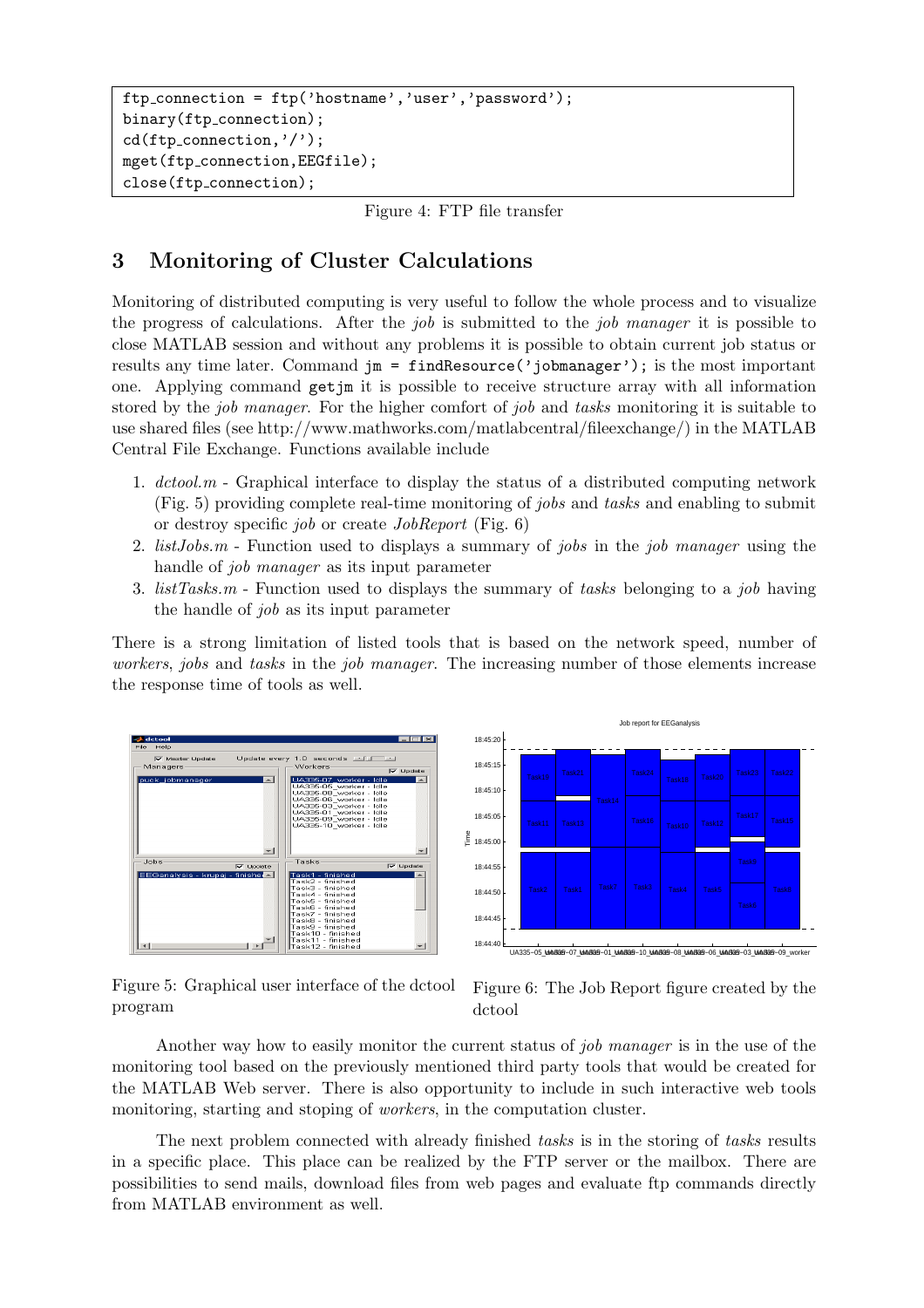### **4 Distributed Computing in EEG Signal Processing**

EEG signal processing [4] can is widely used to provide information about brain activities and various diseases. Owing to the large amount of data values it is necessary to use fast enough computers to obtain results or to apply parallel computational methods.

Distributed computing has been applied for an extensive processing of EEG signals to find frequency similarities between individual channels for very large sets of recordings. Each of them included observations in average 900 *s* long sampled with the frequency of 128 *Hz* with an example presented in Fig. 7. To find similarities between 19 channels observed their de-noising has been applied at first [5] to remove frequency of 50  $Hz$  at first with a typical result in Fig. 8. The next step includes the use of the coherence function [5, 1] defined by relation

$$
C_{xy}(f) = \frac{|P_{xy}(f)|^2}{P_{xx}(f) P_{yy}(f)}
$$
(1)

where  $P_{xx}(f)$  and  $P_{yy}(f)$  stand for power spectral density of individual signals  $\{x\}$  and  $\{y\}$ and  $P_{xy}(f)$  represents their cross spectral density. An example of results of this processing comparing two selected channels is given in Fig. 9.

Each pair of channels have been processed by this function and the average frequency content in the given frequency range evaluated to find channels with the highest correspondence. This processing has been applied for the set of recordings processed individually as separate tasks. Results of best suited channels using this method is given in Fig. 10.



Figure 7: Original EEG signal recording presenting 19 channels with the additive noise of 50 *Hz*



Figure 9: Coherence plot presenting frequency relation between the first and the second EEG channel

Figure 8: De-noised EEG signal after the removal of the net frequency and remaining frequency components in the range of  $\langle 1, 60 \rangle$   $Hz$ 



Figure 10: Channels with the most significant coherence in the ALPHA range for the set of 20 EEG recordings 10 *s* long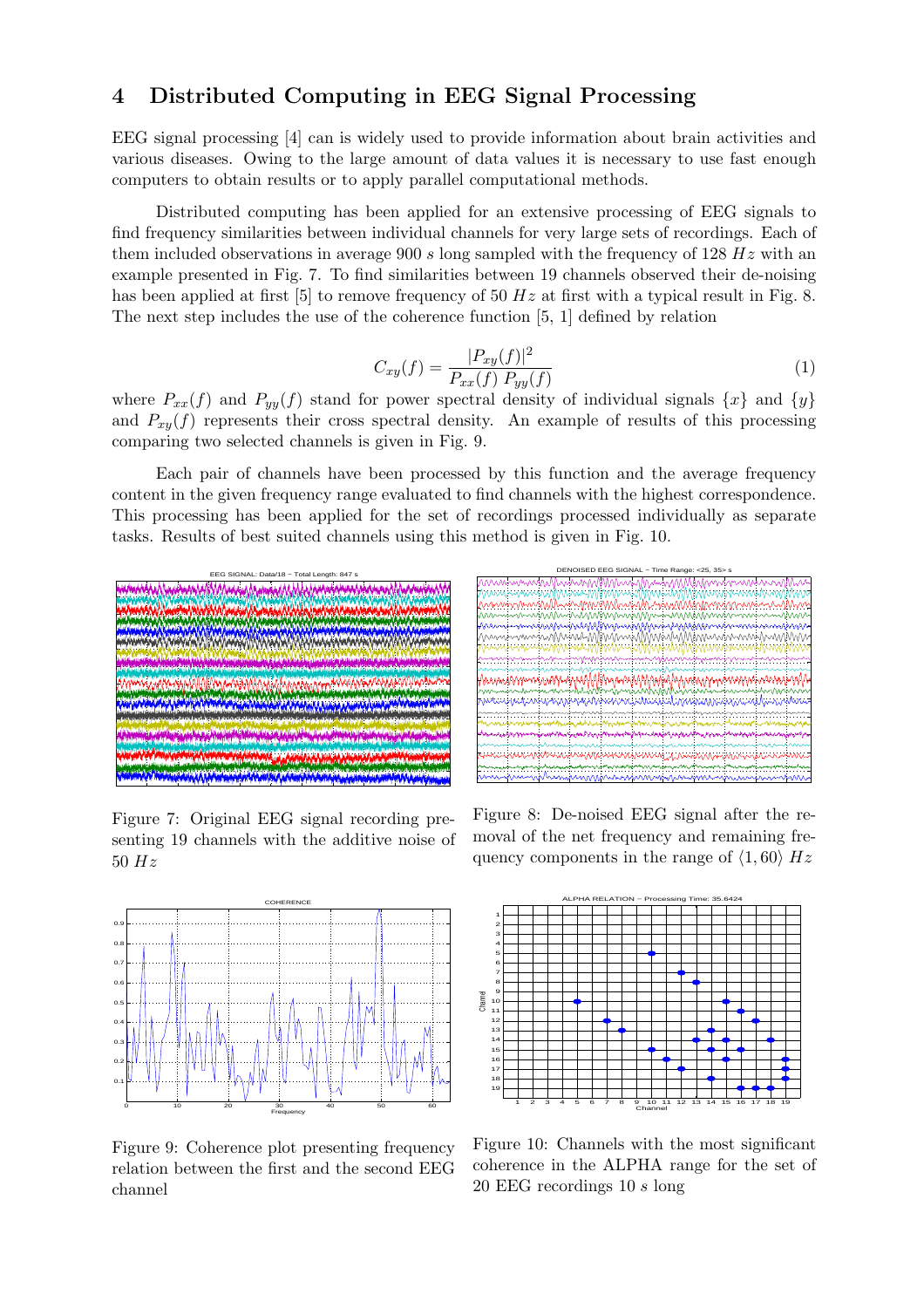| Signal Length [s] | $Time$ [s] |     |                                                                     |
|-------------------|------------|-----|---------------------------------------------------------------------|
|                   |            |     | Single Processor Unit   Dual-Core Unit   The Cluster of 8 Computers |
| 20                | 90         | 88  | 25                                                                  |
| 50                | 122        | 121 | 30                                                                  |
| 100               | 155        | 153 | 34                                                                  |
| <b>200</b>        | 241        | 241 | 46                                                                  |
| 500               | 463        | 455 | 78                                                                  |

Table 1: Comparison of the computational time using single-core or dual-core processor unit and cluster of 8 computers for EEG signal processing



Results in Fig. 11 demonstrate the efficiency of distributed computing using MATLAB Distributed Computing Toolbox. The total time is not eight times shorter than that used by one computer only. That is because of overhead for data transfer between the cluster nodes. To minimize this overhead it is a possible to group data into bigger units before their distribution to workers in the cluster.

Figure 11: Graphical view of computing time comparison

Fig. 12 compares results of the best corresponding channels according to their frequency components evaluated by the coherence function for different lengthes of signals. It is possible to see that selected channels are very similar in all these cases.



Figure 12: Comparison of the best suited EEG channels chosen from observations of the length **(a)** 100 s, **(b)** 200 s, and **(c)** 500 s

## **5 Conclusion**

The paper presents basic principles of distributed computing and its use for EEG signal analysis to analyze frequency correspondence among its individual channels for the extensive set of data recordings. Resulting table presents the computational time needed for processing using individual computer and the set of processing units proving the efficiency for extensive individual tasks. Further research work will be devoted to the more complex analysis of multi-channel signals.